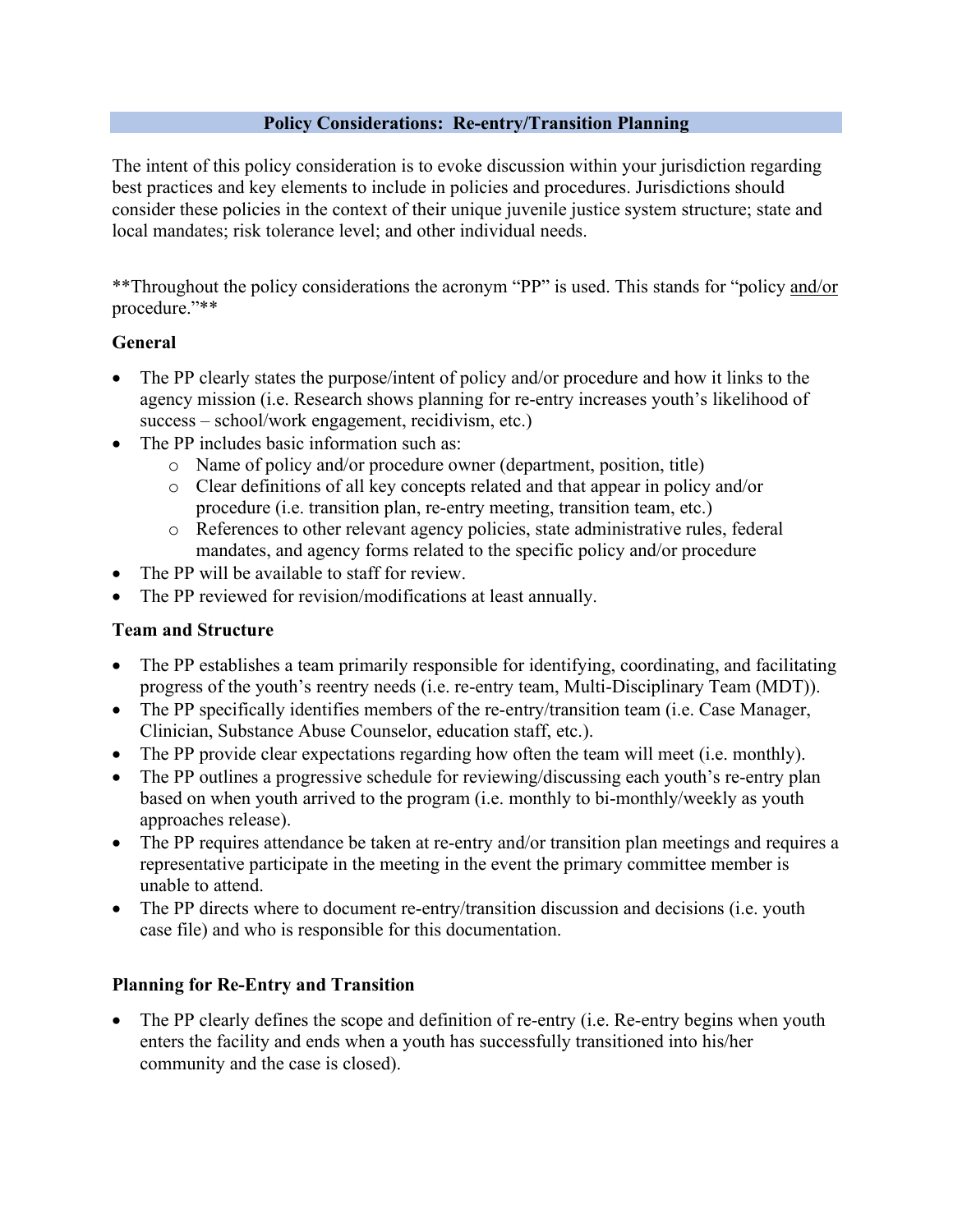- The PP requires a formal transition plan to address main areas including: Education, employment, housing, health care (medical, mental health, substance use), family relationships and/or community resources, to name a few.
- The PP requires a formal transition plan to be generated a minimum of 90 days before release and states who is responsible for developing the plan.
- The PP requires the transition and re-entry plans be developed with input and cooperation of youth and family/individual youth will be placed with upon release.
- The PP includes coordinating re-entry plan development with additional resources and agencies (for example: child welfare system), especially for youth placed outside their previous home.
- The PP requires transition and re-entry plans use language that is easily understood and clearly outlines behavioral requirements/expectations – including specific criteria for release.
- The PP requires a copy of the transition plan be provided to youth and family and directs who is responsible for ensuring this task is completed.
- The PP requires specific staff to engage the youth's local community as part of transition planning (i.e. supports for youth such as local church, community school personnel, Boys and Girls Club, etc.)
- The PP requires staff to work with families to schedule medical and mental health appointments that will take place in the community prior to youth leaving the facility.
- The PP requires staff to support and facilitate the engagement of the families throughout the youth's stay for the purposes of developing, strengthening, and maintaining family and prosocial relationships that promote successful reentry to the family and community.
- The PP requires an upper-level manager to review, provide feedback, and approve transition plan at designated points in the youth's stay (for example: 120 days and again 30 days before youth is released).
- The PP requires family visits (via video or in person visits) a minimum of monthly for 3-4 months prior to release.
- The PP requires the facility (if legally permitted  $-$  i.e. community residential programs, transition camps, etc.) to allow for home passes as one factor in preparing readiness for release.
- The PP states that all youth have access to a program of release preparation prior to release. The programs of release include, but not limited to: programming addressing education, employment, life skills, housing, family issues; individual counseling focusing on youth's needs; family counseling sessions; and if allowable, graduated furloughs.
- The PP requires that youth and parent/guardian are provided with a copy of the developed plan.
- The PP requires a written medical summary to maintain continuity of care when a youth is release.

## **School**

- The PP requires staff to plan, prepare and coordinate youth's transition to community educational program (for example: school, vocational program).
- The PP requires youth to visit the community school where she/he will be attending prior to release (if permitted by school administrator).